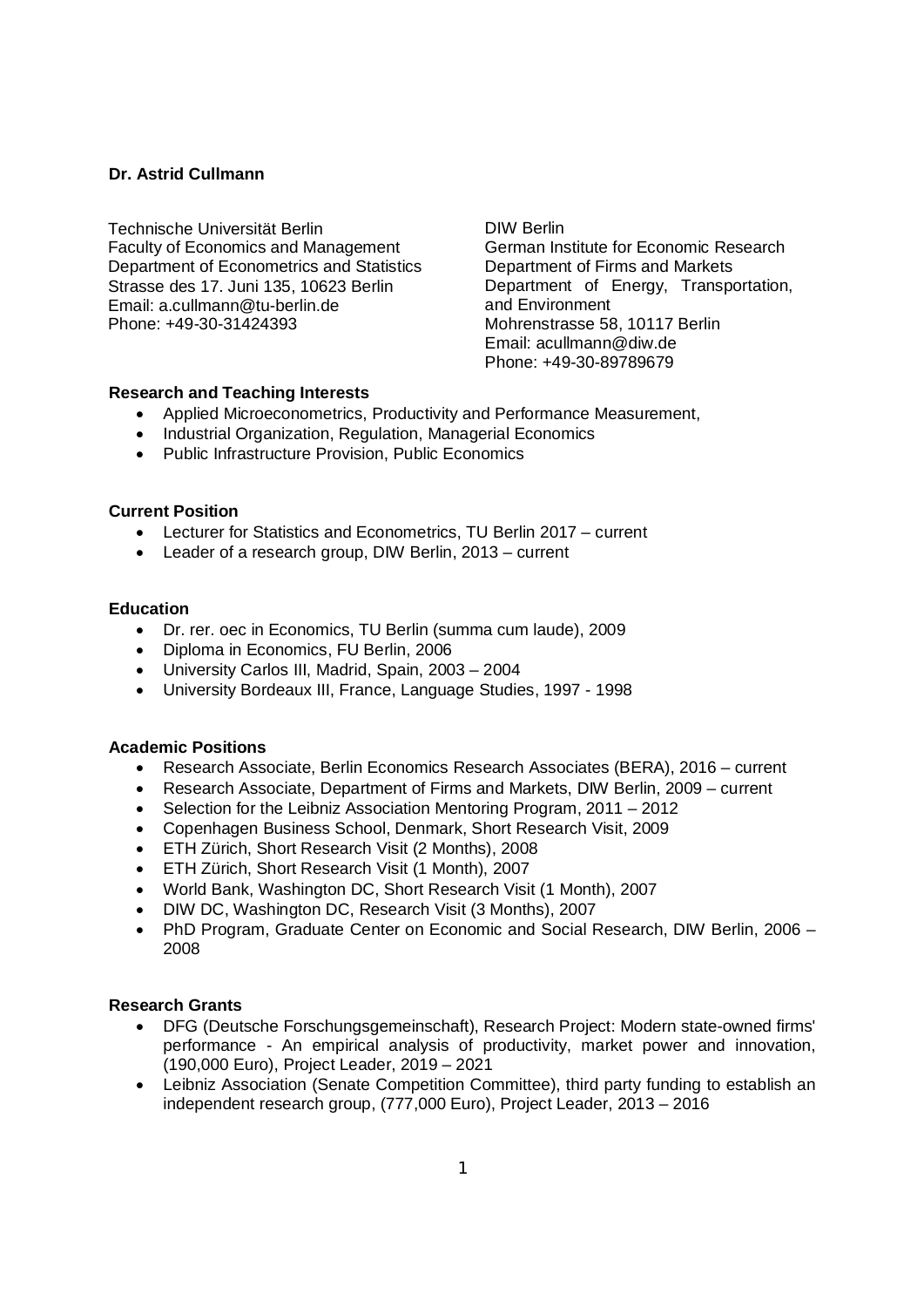- · European Commission, 7th Framework Programme, Collaborative Project GRASP, (336,000 Euro), Project Coordinator at DIW Berlin, 2009 – 2013
- · Federal Network Agency (Bundesnetzagentur): Gutachten zum Investitionsverhalten der Strom- und Gasnetzbetreiber with DIW ECON, 2014
- · European Commission, 7th Framework Programme, Project NEWJOBS, Collaborative Project, 2011 - 2014
- · Deutsche Telekomstiftung: Innovationsindikator, 2009
- · PhD Studies Stipend at DIW Berlin, (ca. 40.000 Euro, 36 months), 2006 2009
- · Federal Network Agency (Bundesnetzagentur), GERNER IV with SUMICSID, 2008
- · DAAD Research Grant to visit the Department of Economics, ETH Zurich, 2007
- · European Commission, 6th Framework Programme: Project SESSA, 2005
- · German-Economic Council of Economic Advisors: Joint project on German and French electricity distribution, 2004 – 2006

#### **Seminars and Conferences**

- · Invited Research Seminar, University Neuchatêl, 2016
- · Invited Research Seminar, ETH Zürich, 2015, 2008
- · European Association for Research in Industrial Economics (EARIE), 2015, 2011, 2009, 2008, 2006, 2005
- · Tagung des Vereins für Socialpolitik (VfS), 2015, 2007, 2008, 2009
- · European Workshop on Efficiency and Productivity Analysis, (EWEPA), 2015, 2011, 2009, 2007
- · North American Productivity Workshop (NAPW), 2014, 2008
- · Invited Research Seminar, Kiel University, 2011
- · European Economic Association, 2007, 2005
- · International Association of Energy Economics (IAEE), 2006
- · Halle Efficiency and Productivity Analysis Workshop (HEPAW), 2006
- · Hellenic Workshop on Efficiency and Productivity Measurement (HEWPEM), 2005

#### **PhD Supervision and Thesis Committee**

- · Caroline Stiel, TU Berlin, 2018
- · Stefan Seifert, TU Berlin, 2016
- · Xiaomei Cheng, Norwegian School of Economics (NHH), 2015
- · Julia Rechlitz, TU Berlin and DIW Berlin 2016 current

#### **Service to the Profession**

### · **Refereeing**

Empirical Economics, Energy Economics, Energy Journal, Energy Policy, European Journal of Operational Research, European Journal of Political Economy, International Journal of Industrial Organization, Journal of Comparative Economics, Journal of Economics, Journal of Productivity Analysis, Papers in Regional Science, Small Business Economics, Transport Policy, Public Transport, Transport Economics and Policy, Utilities Policy

#### · **Organizing**

International PhD Autumn School, Research in Infrastructure Economics, TU Berlin and DIW Berlin, International KOMIED Project Workshop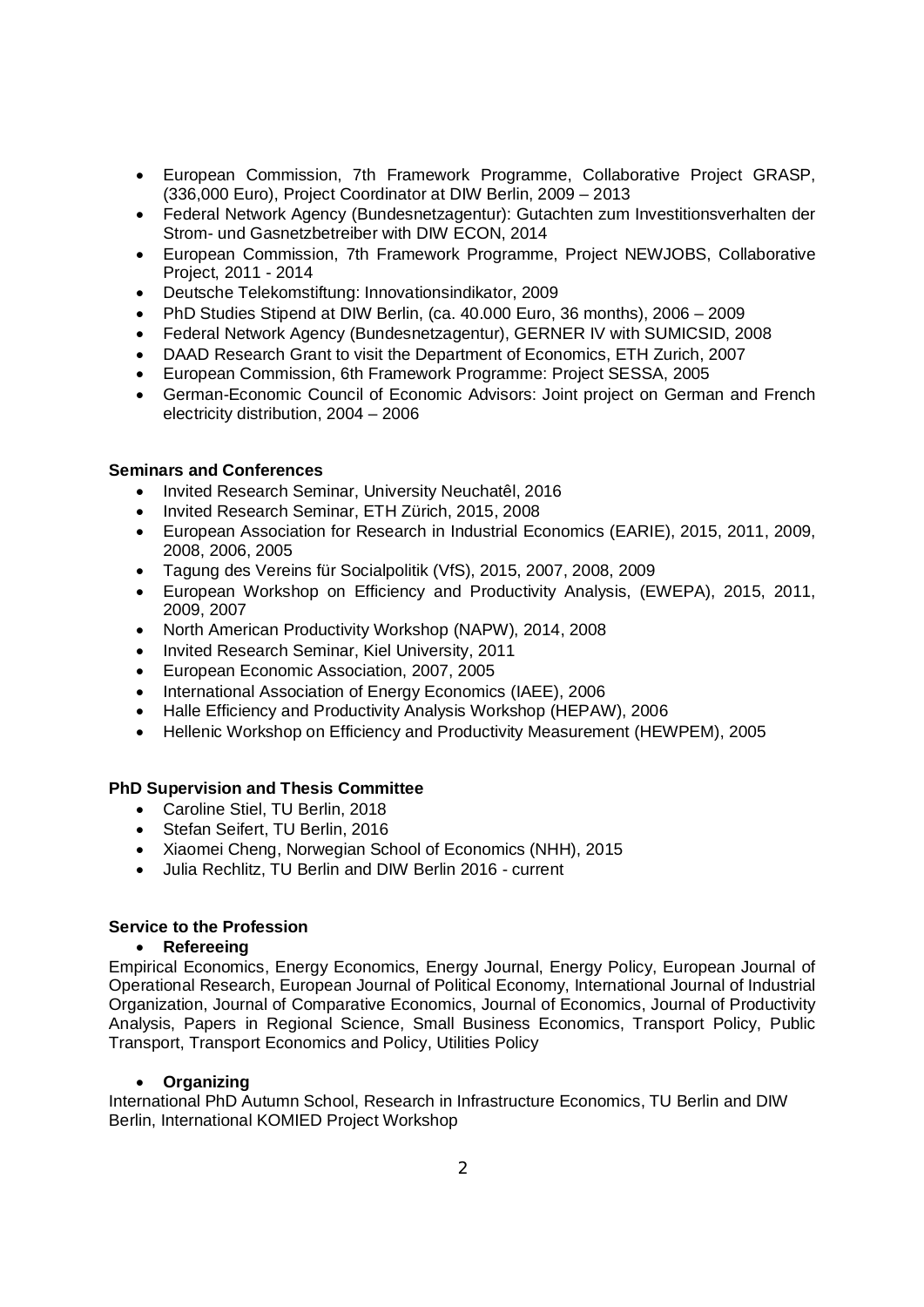### **Outreach and Policy Work**

- · Innovationen im Energiebereich: Unternehmen forschen wenig selbst, investieren aber verstärkt in Klimaschutz und Digitalisierung. DIW Wochenbericht 33 / 2019, (with C. Stiel C. Kemfert, A. Kritikos, J. Niehues, J. Rechlitz).
- · Trend zur (Re-)Kommunalisierung in der Energieversorgung: ein Mythos? DIW Wochenbericht 20 / 2016, pp. 441-457, 2016, (with M. Nieswand, S. Seifert and C. Stiel)
- · Keine Effizienzunterschiede zwischen öffentlichen und privaten Energieversorgungsunternehmen, DIW Wochenbericht 20 / 2016, pp. 448-453, 2016, (with M. Nieswand, S. Seifert and C. Stiel)
- · Kein Rückgang der Investitionen in der kommunalen Energie- und Wasserversorgung, DIW Wochenbericht 43/2015, pp. 1041-1047, 2015, (with M. Nieswand and C. Stiel)
- · Keine Investitionshemmnisse in Elektrizitäts- und Gasverteilnetzen durch Anreizregulierung. DIW Wochenbericht 6/2015, pp. 98-104, 2015, (with N. Dehnen, M. Nieswand and F. Pavel)
- · Regulierung und Investitionen in der leitungsgebundenen Energieversorgung. DIW Roundup 54, 2015, (with M. Nieswand)
- · Gutachten zum Investitionsverhalten der Strom- und Gasnetzbetreiber im Rahmen des Evaluierungsberichts nach §33 Abs. 1 ARegV: Endbericht; Projekt im Auftrag der Bundesnetzagentur. DIW Berlin – Politikberatung kompakt 92, 2014, (F. Pavel, Y. Girard, M. Nieswand, and N. Dehnen)
- · Growth and Sustainability Policies for Europe (GRASP), Collaborative Project, 7th Framework Programme. Final Report (Chapter II), for EU Commission, 2013, (with D. Gloecker)
- · Fallende Preise in der Wasserwirtschaft: Hessen auf dem Vormarsch. DIW Wochenbericht 10/2009, 2009 (with C. v. Hirschhausen, M. Walter and M. Zschille)
- · Wie effizient werden die Forschungsausgaben im internationalen Vergleich eingesetzt? DIW Wochenbericht, 44/2009, 2009 (with J. Schmidt-Ehmcke and P. Zloczysti)
- · Innovationsindikator 2009: Deutschland hat Aufholbedarf. DIW Wochenbericht 44/2009, 2009 (with H. Belitz, M. Clemens, J. Schmidt-Ehmcke, C. v. Hirschhausen, D. Triebe and P. Zloczysti)
- · Innovationsindikator Deutschland 2009: Forschungsprojekt im Auftrag der Deutschen Telekom Stiftung und des Bundesverbandes der Deutschen Industrie. DIW Berlin: Politikberatung kompakt 51/2009, 2009, (with H. Belitz, M. Clemens, J. Schmidt-Ehmcke, C. v. Hirschhausen, D. Triebe, J. Herold, A. Kemnitz, R. Ketzler, D. Schäfer, C. Spiess, V. Steiner and P. Zloczysti)
- · Ermittlung möglicher Fusionseffekte im ÖPNV Eine Effizienzanalyse für Nordrhein Westfalen. Internationales Verkehrswesen 12/2008, 2008, (with C. v. Hirschhausen and M. Walter)
- · Größenvorteile bei Busunternehmen des ÖPNV in Deutschland Eine vergleichende Effizienzanalyse. Internationales Verkehrswesen 06/2008, 2008, (with B. Hess, C. v. Hirschhausen and M. Nieswand)

# **Other Skills**

- · Languages: German (native), fluent in oral and written English, French, Spanish
- · Computer: Econometric Analysis with LIMDEP, R, STATA